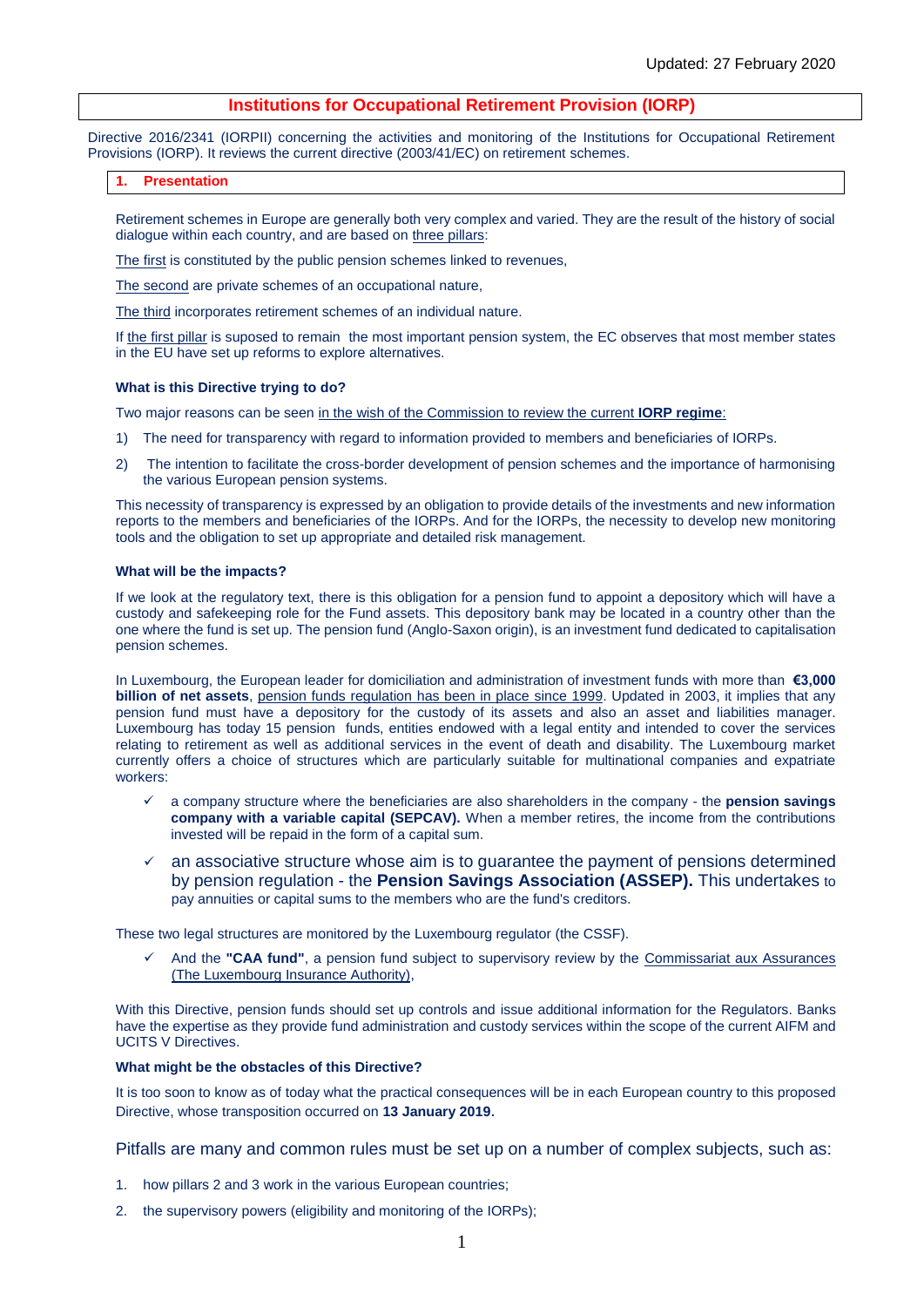- 3. requirements in governance and risk management;
- 4. the method of communication with members, with a clear and understandable information system.

The European Commission has an interest in encouraging cross-border pensions. IORP II has added some revisions in the area of cross-border pensions, including clarifications to the roles of home and host country regulators, information requirements and transfers between IORPs.

IORP II represents an outcome and a step to encourage cross-border pensions.

## **In parallel, initiatives at EIPOA level**

On its own initiative, EIPOA decided to carry out an analysis for the EC in order to facilitate the technical expertise on the solvency rules for IORP. The outcome of this work was provided by EIOPA on 26 January 2016. It came out a resistance to market stress in the long run.

## **Brexit impact**

1

The extent to which IORP II will apply to the UK will depend how Brexit occurs. But it now appears that the Directive now holds no interest for the U.K.

## **New pan-European label- PEPP**

In parallel of this Directive the Commission launched on 29 June 2017 a new class of pension products, the PEPP (pan-european personal pension). This proposal was accompanied by a Recommendation on the tax treatment to grant the same tax treatment to PEPPs as is currently granted to similar existing national products. On 19 June 2018 the Council agreed on the final compromise for submission to the Parliament. Adopted on 14<sup>th</sup> June 2019 by the Council, this Regulation entered into force 20 days after its publication in the OJ of the EU on 25 July 2019. First PEPP launch? 2021?

| 2. Chronology of events |  |
|-------------------------|--|

- **27 March 2014:** In response to "*Call for Advice*" from EIOPA<sup>1</sup>, the European Commission adopted a legislative project<sup>2</sup> aiming at establishing new regulations on Institutions for Occupational Retirement Provision (IORP). This meant reviewing Directive 2003/41/EC with the aim of improving the governance and transparency of these institutions in Europe, as well as promoting cross-border activities and long-term investment.
- **17 September 2014:** An initial agreement<sup>3</sup> to the project was proposed during the Italian presidency of the Council of the European Union; followed by a second <sup>4</sup> in October and a third <sup>5</sup> and fourth agreement<sup>6</sup> in November.
- **28 November 2014:** A revised version of the fourth agreement <sup>7</sup> was published, at the same time as a review mandate<sup>8</sup>.
- **10 December 2014:** On behalf of the Council, the Committee of EU permanent representatives agreed to a negotiation phase<sup>9</sup> for a proposed Directive IORP II, opening the negotiations with the Parliament to have the Directive adopted.
- **28 May 2015:** Following adoption of a draft opinion<sup>10</sup> in February, the economic affairs commission, EMPL, voted and adopted its amendments to the proposed Directive. <sup>11</sup>
- **25 January 2016:** The Economic Affairs Committee (ECON) of the European Parliament approved IORP II (47 pros against 3).

<sup>1</sup> May be consulted on: https://eiopa.europa.eu/Publications/Requests%20for%20advice/20110409-CfA-IORPII-final.pdf <sup>2</sup>May be consulted on: http://eur-lex.europa.eu/resource.html?uri=cellar:33cb1b95-b6c8-11e3-86f9- 01aa75ed71a1.0002.01/DOC\_1&format=PDF

<sup>3</sup> May be consulted on: http://register.consilium.europa.eu/doc/srv?l=EN&f=ST%2013278%202014%20INIT

<sup>4</sup> May be consulted on: http://data.consilium.europa.eu/doc/document/ST-14643-2014-INIT/en/pdf

<sup>5</sup> May be consulted on:http://data.consilium.europa.eu/doc/document/ST-15207-2014-INIT/en/pdf

<sup>6</sup> May be consulted on: http://data.consilium.europa.eu/doc/document/ST-15901-2014-INIT/en/pdf

<sup>7</sup> May be consulted on: http://data.consilium.europa.eu/doc/document/ST-15901-2014-REV-2/en/pdf

<sup>8</sup> May be consulted on: http://data.consilium.europa.eu/doc/document/ST-16620-2014-IN IT/en/pdf

<sup>9</sup> May be consulted on: http://www.consilium.europa.eu/uedocs/cms\_Data/docs/pressdata/en/ecofin/146148.pdf

<sup>10</sup> May be consulted on: http://www.europarl.europa.eu/sides/getDoc.do?pubRef=-

<sup>//</sup>EP//NONSGML+COMPARL+PE-541.293+01+DOC+PDF+V0//EN&language=EN <sup>11</sup> May be consulted on:

http://www.europarl.europa.eu/meetdocs/2014\_2019/documents/empl/dv/1062/1062627/1062627en.pdf